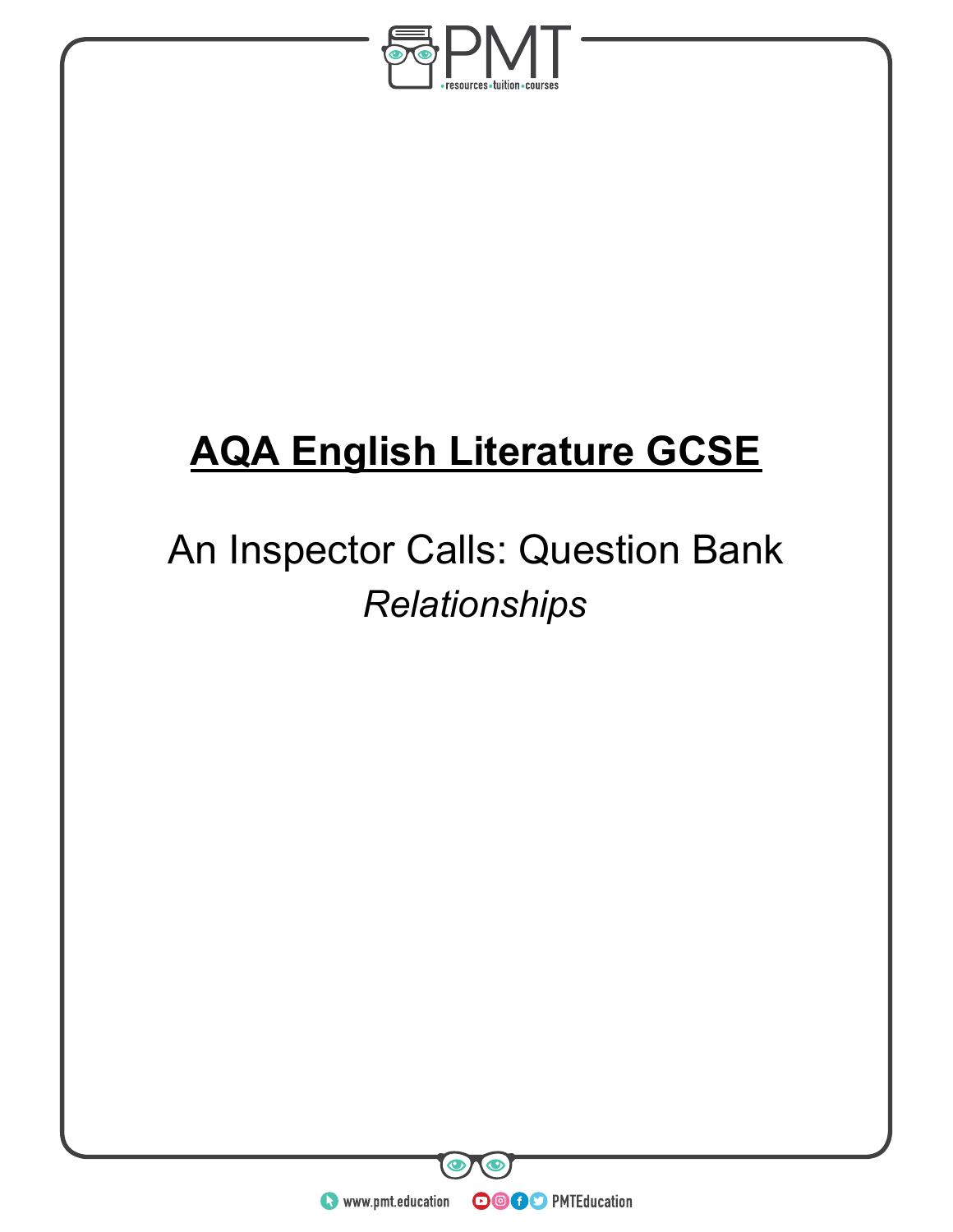

#### **Contents**

| 1. Eva Smith and Mr Birling        | page 2  |
|------------------------------------|---------|
| 2. Eva Smith and Gerald Croft      | page 3  |
| 3. Eva Smith and Eric Birling      | page 4  |
| 4. Eva Smith and Mrs Birling       | page 5  |
| 5. Eva Smith and Sheila Birling    | page 5  |
| 6. Sheila Birling and Gerald Croft | page 6  |
| 7. Sheila Birling and Mrs Birling  | page 7  |
| 8. Mr Birling and Eric Birling     | page 8  |
| 9. Mr Birling and Mrs Birling      | page 9  |
| 10. Inspector Goole and Mr Birling | page 10 |

**Please note:** *these questions have been written and formatted in the same style as AQA exam questions. You can use them to help with extract questions and timed essay practice. These questions have NOT been taken from past papers and they have NOT been made by AQA.*

 $\mathbf \Omega$ 

THE SERVICE OF THE SERVICE OF THE SERVICE OF THE SERVICE OF THE SERVICE OF THE SERVICE OF THE SERVICE OF THE SERVICE OF THE SERVICE OF THE SERVICE OF THE SERVICE OF THE SERVICE OF THE SERVICE OF THE SERVICE OF THE SERVICE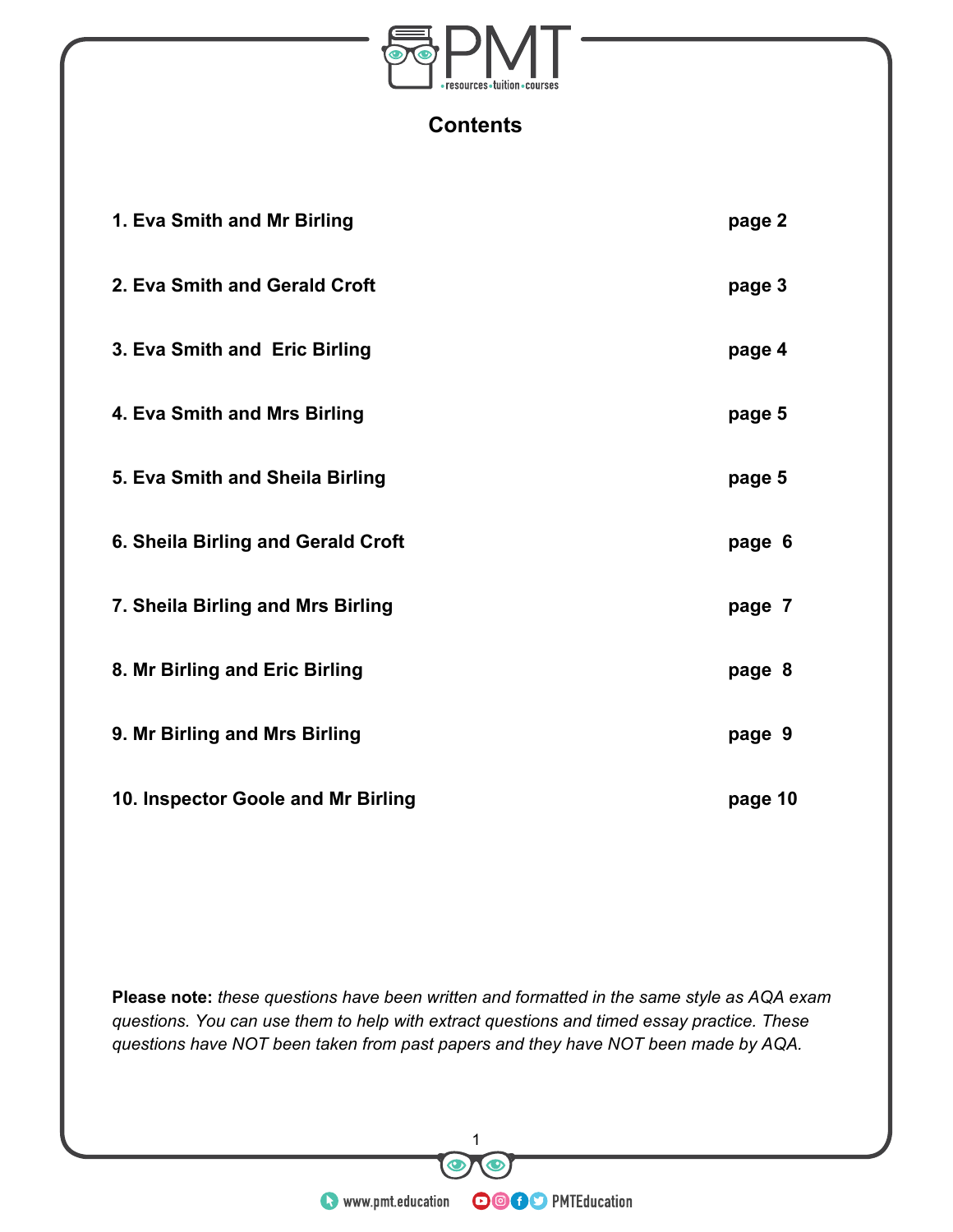

# **1. Eva Smith and Mr Birling**

**01) How does Priestley use the relationship between Eva Smith and Mr Birling to explore ideas about social injustice in** *An Inspector Calls***?**

Write about:

• some ideas about social injustice in the play

• how Priestley presents the relationship between Eva Smith and Mr Birling throughout the play

> **[30 marks] AO4 [4 marks]**

# **2. Eva Smith and Gerald Croft**

**01) How does Priestley use the relationship between Eva and Gerald to explore attitudes towards honesty and truth in** *An Inspector Calls***?**

Write about:

• how Eva Smith's relationship with Gerald is presented in the play

• why their relationship helps Priestley to explore honesty and truth

 **[30 marks]**

**AO4 [4 marks]**

and a series of the Control of the Control of the Series of the Westerlands of the Westerlands of the Westerlands of the Westerlands of the Westerlands of the Westerlands of the Westerlands of the Control of the Control of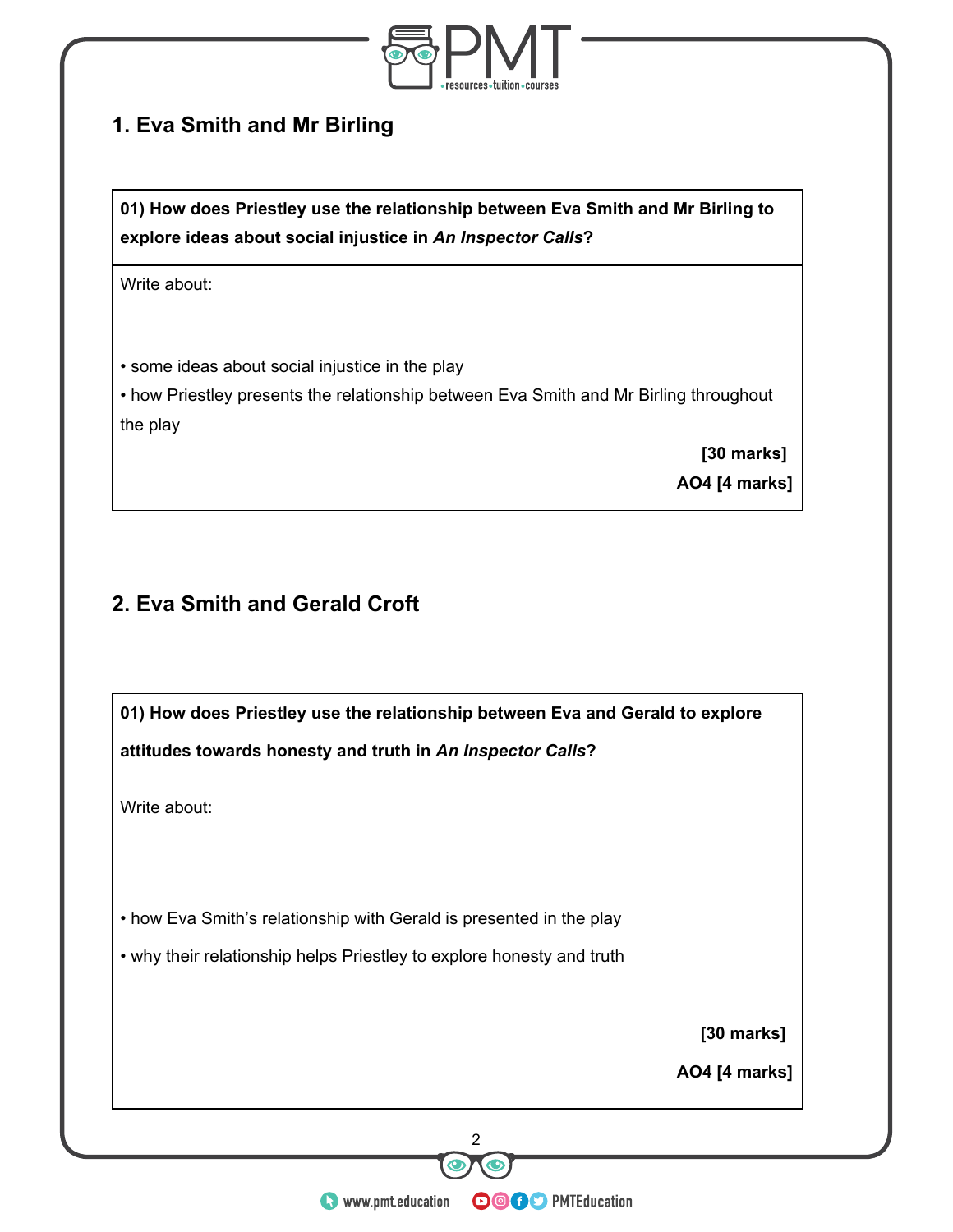

# **3. Eva Smith and Eric Birling**

**01) How does Priestley present the relationship between Eva Smith and Eric**

**Birling in** *An Inspector Calls***?**

Write about:

• how Eva and Eric's relationship is presented throughout the play

• the effects that this relationship has on individuals in the play

 **[30 marks]**

**AO4 [4 marks]**

#### **4. Eva Smith and Mrs Birling**

**01) How does Priestley use the relationship between Eva and Mrs Birling to explore different attitudes towards the poor in** *An Inspector Calls?* Write about: • how the relationship between Eva and Mrs Birling is presented throughout the play • what some of their attitudes towards the poor are  **[30 marks] AO4 [4 marks]** www.pmt.education <sup>3</sup>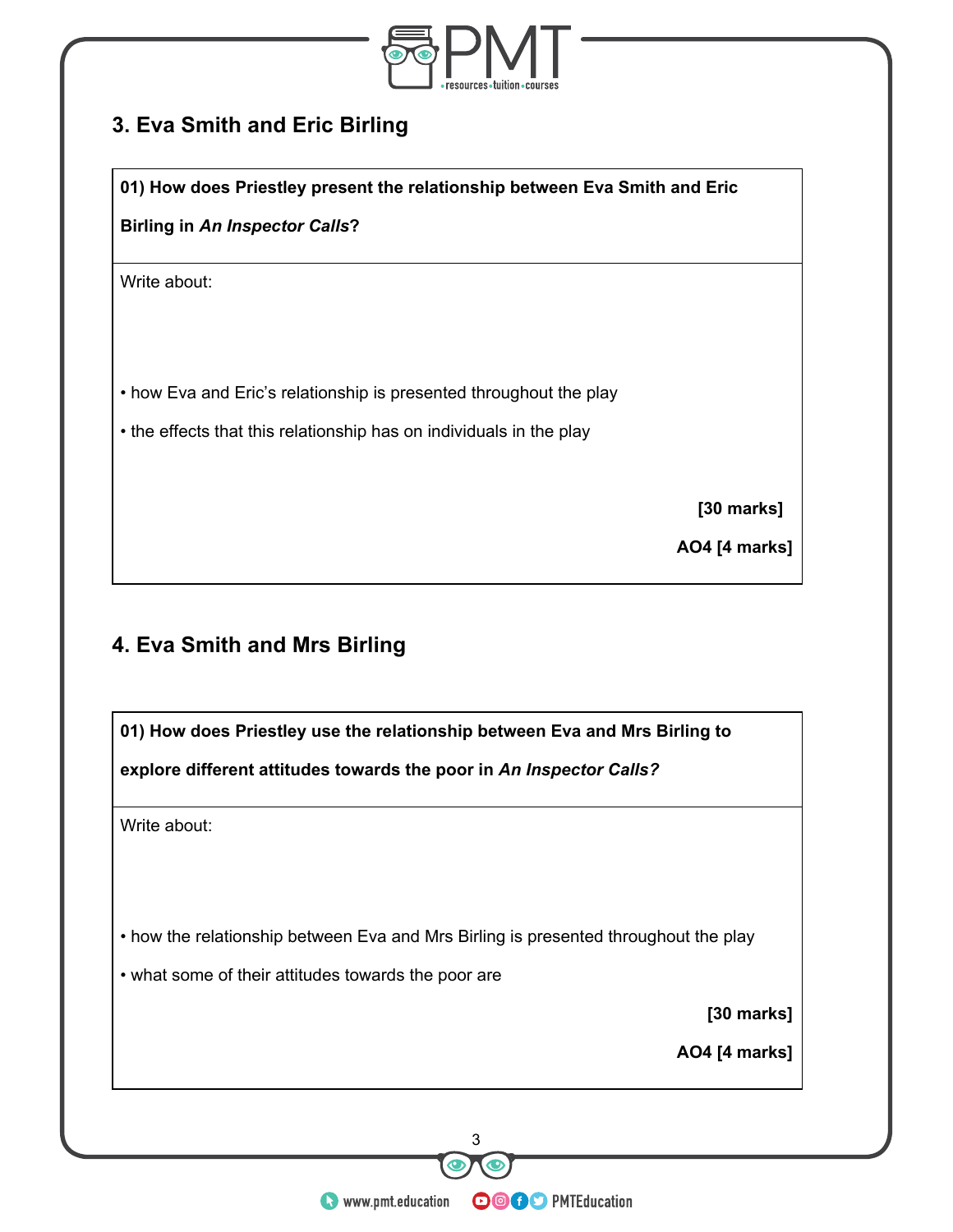

# **5. Eva Smith and Sheila Birling**

**01) How does Priestley use the relationship between Eva and Sheila to explore**

**insecurities in An Inspector Calls?**

Write about:

- how the relationship between Eva and Sheila is presented throughout the play
- how Priestley uses this relationship to explore insecurities

 **[30 marks]**

**AO4 [4 marks]**

# **6. Sheila Birling and Gerald Croft**

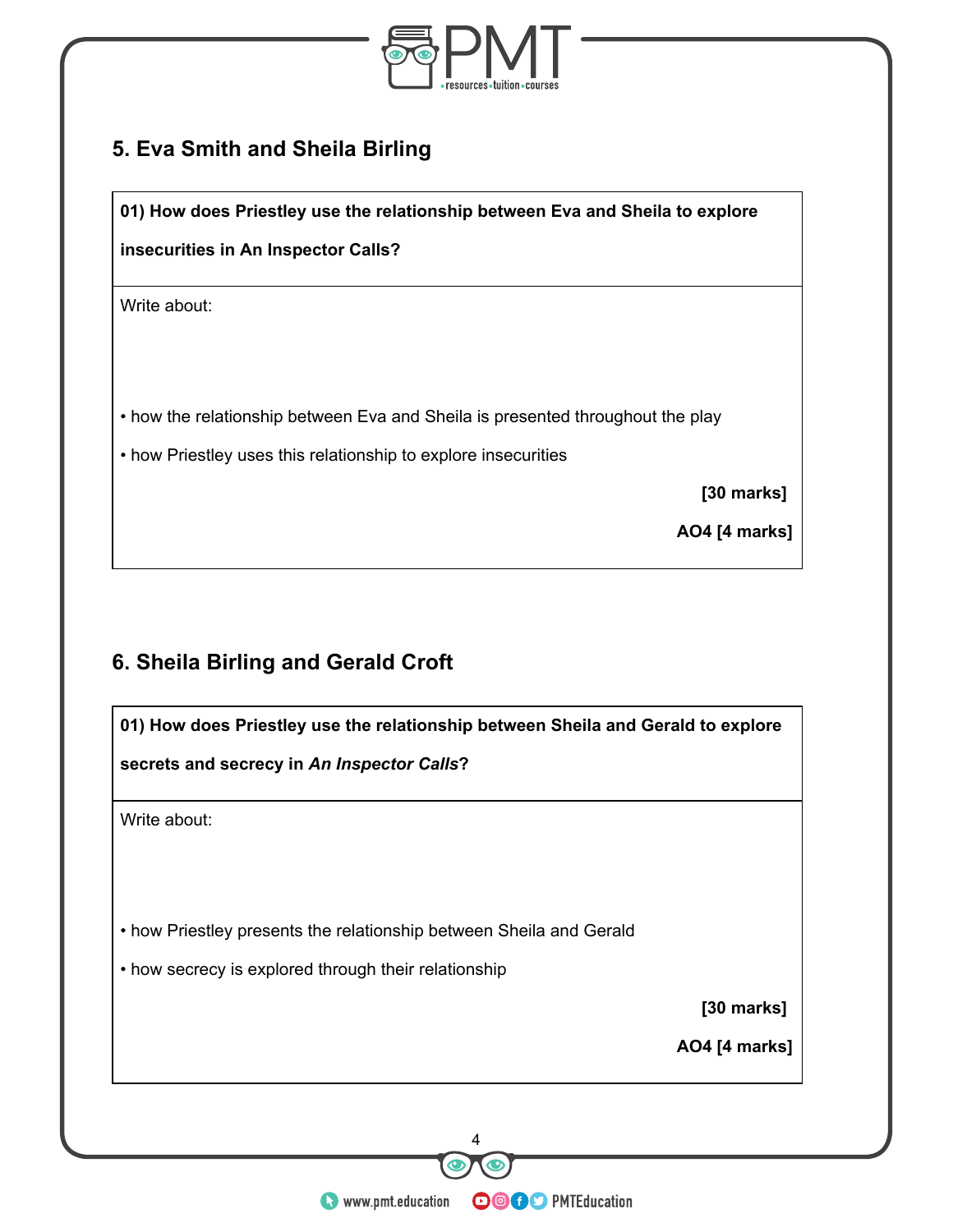

# **7. Sheila Birling and Mrs Birling**

**01) How does Priestley use the relationship between Sheila and Mrs Birling to**

**explore different attitudes towards class in** *An Inspector Calls?*

Write about:

• how Priestley presents the relationship between Sheila and Mrs Birling

• what some of their attitudes to class are

 **[30 marks]**

**AO4 [4 marks]**

# **8. Mr Birling and Eric Birling**

| 01) How does Priestley present the relationship between Mr Birling and Eric               |  |
|-------------------------------------------------------------------------------------------|--|
| <b>Birling in An Inspector Calls?</b>                                                     |  |
|                                                                                           |  |
| Write about:                                                                              |  |
|                                                                                           |  |
|                                                                                           |  |
| • how Priestley presents the relationship between Mr Birling and Eric                     |  |
| • the effects that their relationship has on themselves and other individuals in the play |  |
| [30 marks]                                                                                |  |
| <b>AO4</b> [4 marks]                                                                      |  |
|                                                                                           |  |
|                                                                                           |  |
| 5                                                                                         |  |

**O** www.pmt.education **COOO D** PMTEducation